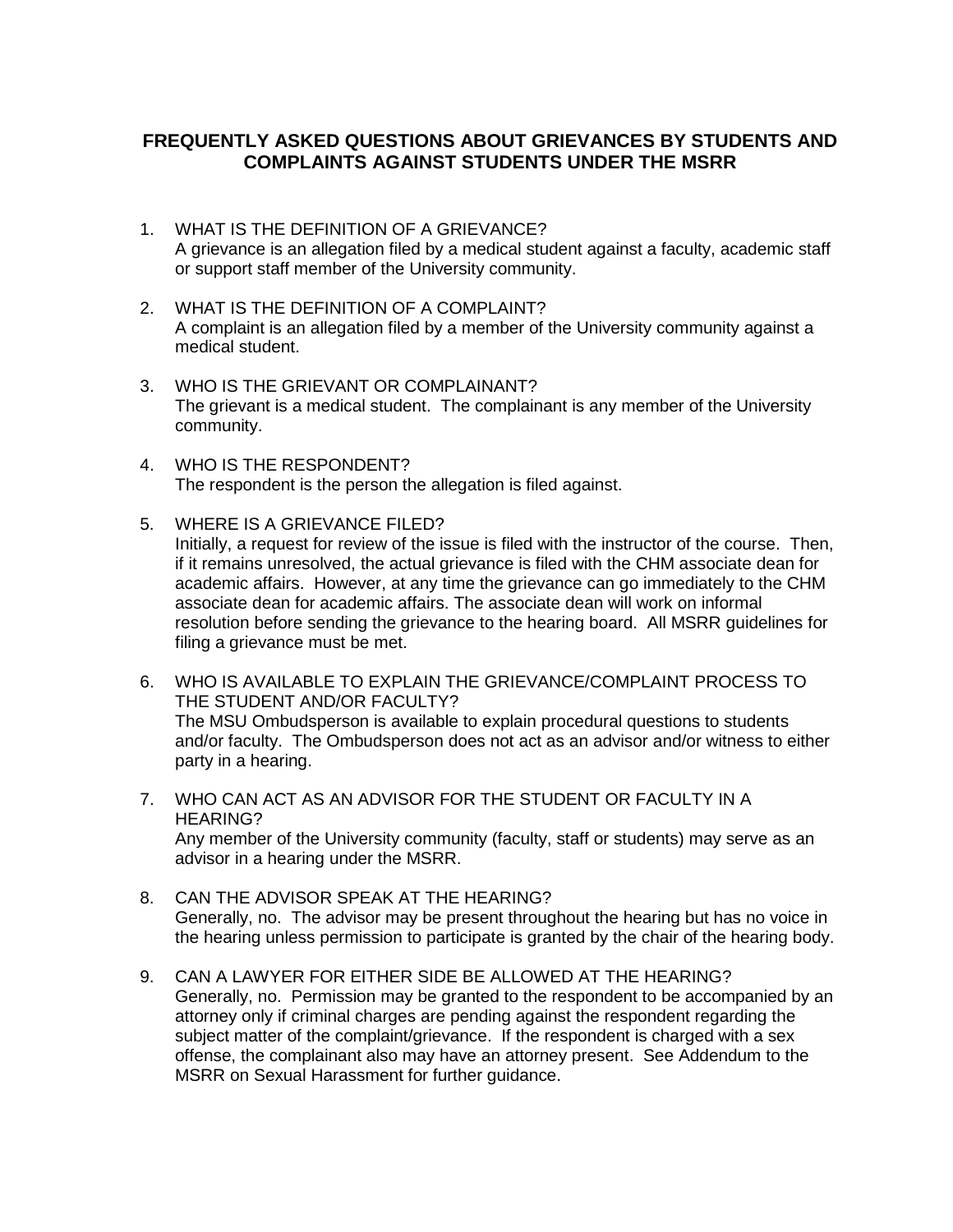- 10. CAN THE HEARING BE TAPED RECORDED BY ANY PARTICIPANT? No. In order to preserve the confidentiality of the hearing process, the parties or the hearing. panel may not tape record the proceedings or remove any materials distributed at the
- 11. CAN THE CHAIR OF THE HEARING BOARD HELP THE STUDENT OR FACULTY WITH THE GRIEVANCE OR COMPLAINT? No. The chair of the hearing board is not an advisor to either party and may not assist with the preparation of or response to a grievance or complaint.
- 12. WHAT DOES THE CHAIR OF THE HEARING BOARD DO?

 MSRR and college procedures. The chair of the hearing board does not vote in the hearing unless there is a tie. The chair of the hearing board drafts and distributes the decision of the hearing board. The chair of the hearing board works with staff to ensure The role of the hearing board chair is to administer the hearing process according to the that the MSRR, CHM Bylaws and Faculty Rights and Responsibilities are adhered to. The chair also ensures the panel members are selected each year and oriented to the work that will be done.

- 13. WHEN ARE HEARINGS SCHEDULED? The first Tuesday of each month at 5:30 PM is the regularly scheduled hearing date/time, with the exception of the month of March when the second Tuesday of the month is reserved (to avoid conflict with students' spring break).
- 14 IS THERE A TIMELINE FOR THE HEARING? Yes, as stated in the MSRR and the procedures.
- 15. IS THERE AN AGENDA FOR THE HEARINGS? Yes, as stated in the MSRR (5.5).
- Usually, yes. The chair of the hearing board is responsible for setting the agenda and maintaining the hearing timeline. 16. IS THERE A SET AMOUNT OF TIME FOR THE HEARING?
- decision of the hearing board will be transmitted by both university e-mail and US mail. 17. HOW WILL INFORMATION (E.G., HEARING NOTICES, DECISIONS) BE TRANSMITTED TO PARTICIPANTS? Notices regarding the hearing process are e-mailed to the involved parties; the final
- A random list of faculty with voting rights in the college is created each fall. From that the list. Each faculty member selected from this random list will serve for three years. the list. Each faculty member selected from this random list will serve for three years. <br>Each year there will be four faculty from the previous year and two new faculty served on the panel. Once a faculty member has served on the hearing panel, the faculty member does not need to serve again for five years, at which time the faculty 18. HOW ARE FACULTY SELECTED FOR THE HEARING? list, one available faculty member is selected, starting at the top and proceeding down members, so that 2/3 of the members of the hearing panel will always have previously member's name will then go back into the random pool of faculty names.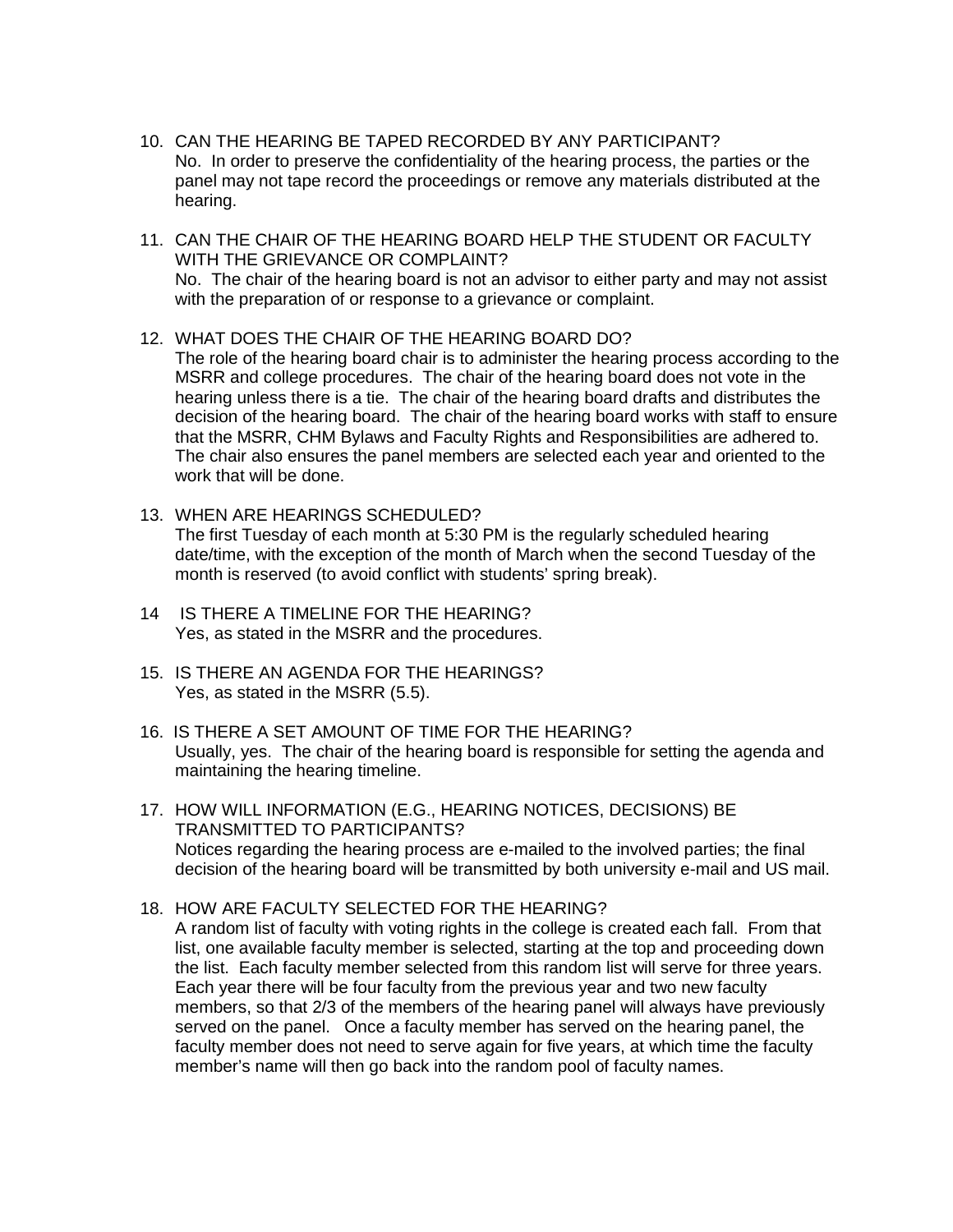- starting at the top, the first three students in good standing will be assigned to the hearing panel. Each student will serve a two-year term, or until the student graduates 19. HOW ARE STUDENTS DETERMINED FOR THE HEARING AND HOW MANY? The Office of Student Affairs creates a random list of students. From this random list, whichever comes last, with only half the students at any time being new on the hearing panel.
- The MSRR defines a "conflict of interest" as any academic, financial, scholarly or social 20. WHAT IF THERE ARE CONFLICTS OF INTEREST IN THE PROCEEDINGS? relationship that would, in the judgment of the hearing board chair, impair the ability of a member to make a fair and impartial judgment. Potential or existing conflicts of interests should be disclosed promptly to the chair of the hearing board, who will decide whether a conflict exists. Simply knowing the parties involved is NOT a conflict of interest.
- 21. ARE ANY FACULTY OR STUDENTS EXCLUDED FROM BEING ON THE HEARING PANEL?

 panels. All students in good standing may serve on a hearing panel. If a student will be replaced. All faculty and students are encouraged to serve on the hearing panel as part of their good citizenship and professional obligation to the college. Department chairs, associate deans and assistant deans do not serve on hearing member of the hearing panel is no longer in good standing in the college, the student

22. ARE THERE IMPORTANT DETAILS THAT SHOULD BE REMEMBERED AT ALL TIMES?

Yes, the following items are important in all hearings:

- a. The process as established in the MSRR, Faculty Rights and Responsibilities, and the CHM Bylaws must be followed at all times.
- b. All information must be verified, such as the statement of facts, i.e, grades, clerkship comments, instructor of record.
- university calendar. c. Verification of all applicable dates, i.e., mid-semester is determined by the
- d. All timelines in the MSRR must be met.
- e. During the hearing, clarification of the issues and the agenda are important to determining a resolution.
- f. The statement of the grievance or complaint must have all the elements listed in MSRR 5.3.1.
- 23. WHO KEEPS THE FINAL WRITTEN RECORD OF THE GRIEVANCE, INCLUDING E-MAILS, MEETING RECORDS AND DECISIONS? The designated staff will retain all relevant records in college files on a confidential basis. Members of the hearing panel, including the hearing board chair, will not retain written records past the hearing date.
- alleged violation occurred. Mid-semester is determined by the university calendar (see 24. IS THERE A DEADLINE FOR FILING A GRIEVANCE/COMPLAINT? The deadline defined by the MSRR is mid-semester after the semester in which the the university website for exact date).